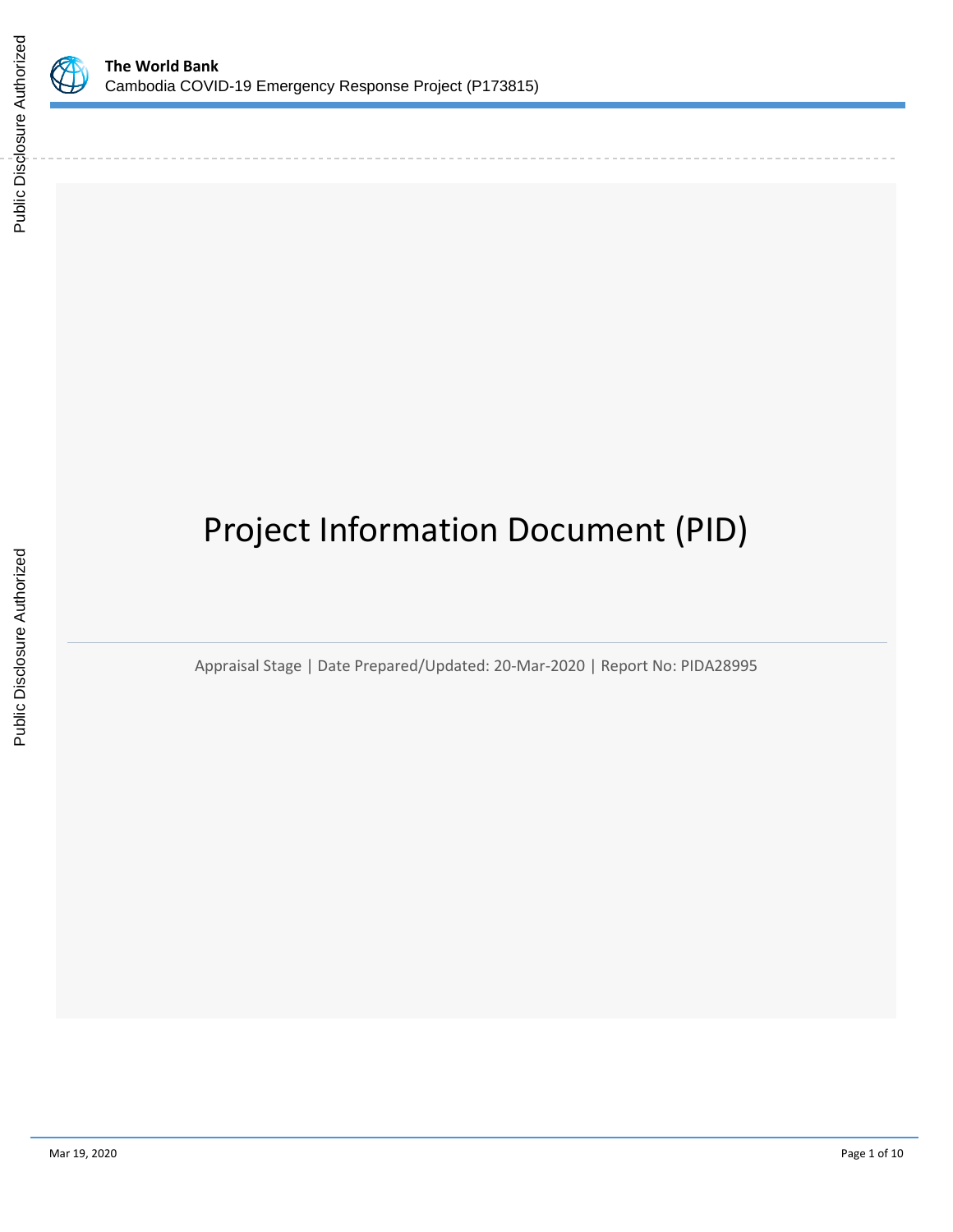

# **BASIC INFORMATION**

#### **OPS\_TABLE\_BASIC\_DATA A. Basic Project Data**

| Country<br>Cambodia                                                | Project ID<br>P173815                          | Project Name<br>Cambodia COVID-19<br><b>Emergency Response</b><br>Project | Parent Project ID (if any)                                |
|--------------------------------------------------------------------|------------------------------------------------|---------------------------------------------------------------------------|-----------------------------------------------------------|
| Region<br>EAST ASIA AND PACIFIC                                    | <b>Estimated Appraisal Date</b><br>24-Mar-2020 | <b>Estimated Board Date</b><br>31-Mar-2020                                | Practice Area (Lead)<br>Health, Nutrition &<br>Population |
| <b>Financing Instrument</b><br><b>Investment Project Financing</b> | Borrower(s)<br>Ministry of Finance             | <b>Implementing Agency</b><br>Ministry of Health<br>Cambodia              |                                                           |

Proposed Development Objective(s)

To assist Cambodia in its efforts to prevent, detect and respond to the threat posed by COVID-19 and strengthen national systems for public health preparedness.

#### Components

Component 1: Case detection and management Component 2. Medical Supplies and Equipment Component 3. Preparedness, Capacity Building and Training Component 4. Project Implementation and Monitoring

## **PROJECT FINANCING DATA (US\$, Millions)**

#### **SUMMARY**

| <b>Total Project Cost</b> | 20.00 |
|---------------------------|-------|
| <b>Total Financing</b>    | 20.00 |
| of which IBRD/IDA         | 20.00 |
| <b>Financing Gap</b>      | 0.00  |

#### **DETAILS**

#### **World Bank Group Financing**

| International Development Association (IDA) | 20.00 |
|---------------------------------------------|-------|
|---------------------------------------------|-------|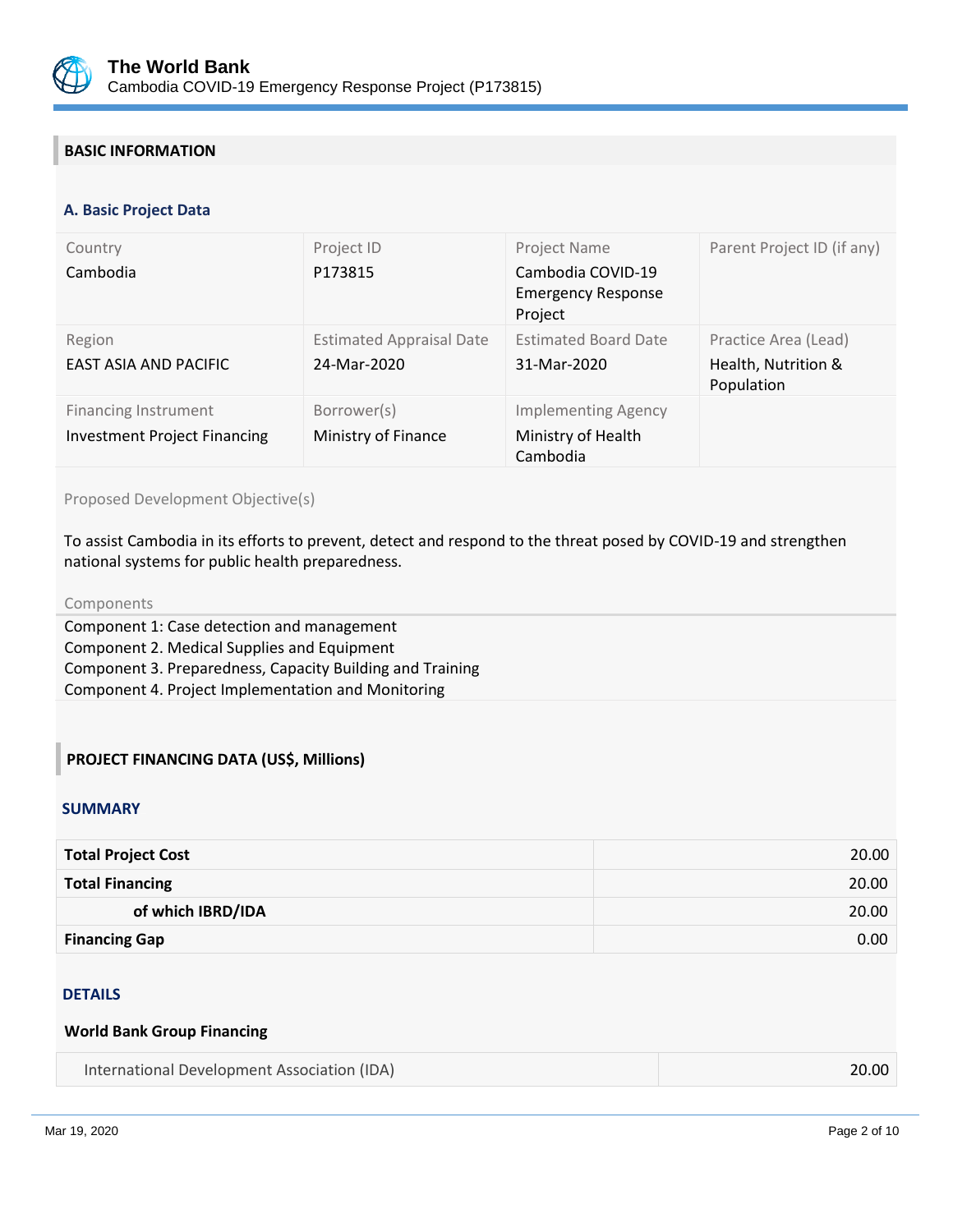

IDA Credit 20.00

Environmental and Social Risk Classification

#### Substantial

Decision

## **B. Introduction and Context**

#### Country Context

**Cambodia has transformed itself since the late 1990s from a war-torn country to a peaceful one which has experienced remarkable economic growth and macroeconomic stability.** The country grew by an average annual rate per capita of 7.8 percent during 2004–2014, ranking among the top 15 economies in the world in terms of economic growth. This economic transition allowed the country to reach lower middle-income status in 2015. The main drivers of growth have been garment, manufacturing, agriculture, tourism and, more recently, construction and real estate. While this sustained economic performance has lifted a large proportion of the population above the national poverty line, Cambodia is still one of the poorest countries in the Southeast Asia region. Vulnerability remains high and social protection is limited. Ongoing public sector reforms are yielding results, but public institutions remain weak.

**Cambodia's population of approximately 16.7 million in 2020 has made steady and significant progress in health outcomes over the past decade. Between 2005 and 2014**, the maternal mortality ratio fell from 472 per 100,000 live births to 170, and under-five mortality decreased from 83 per 1,000 live births to 35. Despite these dramatic improvements in maternal and child health, inequities persist across health outcomes by socioeconomic and educational status, by geographical areas, and between urban and rural populations.

**In 2014, the total health expenditure was approximately US\$1 billion, corresponding to over 6 percent of gross domestic product and US\$70 per capita and this is one of the highest in the region.** Public financing for health has increased steadily since 2008, from US\$104 million to US\$241 million in 2014 but only accounts for 20 percent of total health expenditure. Out-of-pocket (OOP) payment accounts for 60 percent and is an important source of debt and impoverishment for the poor. Based on data from the 2017 Cambodia Socioeconomic Survey, approximately 6.3 percent of the population endured catastrophic spending and 3.1 percent had to incur debt to pay for health expenditures.

**The quality of health services in Cambodia is suboptimal however, with significant gaps and weaknesses.**  Beneficiaries incur high OOP payments due to the perceived poor quality of care in certain public facilities, even when they are covered by a HEF. In addition to some remaining gaps in infrastructure, Cambodia faces a major challenge with the skills and competencies of its health workforce and needs both pre-service and in-service training improvements and a renewed focus on competency-based training. In addition, the absence of a well-coordinated monitoring and evaluation (M&E) mechanism and limited data quality have hampered the effective monitoring of health sector performance and evidence-based decision-making.

**The Joint External Evaluation (JEE) of IHR Core Capacities conducted in 2016 found that many technical capacities**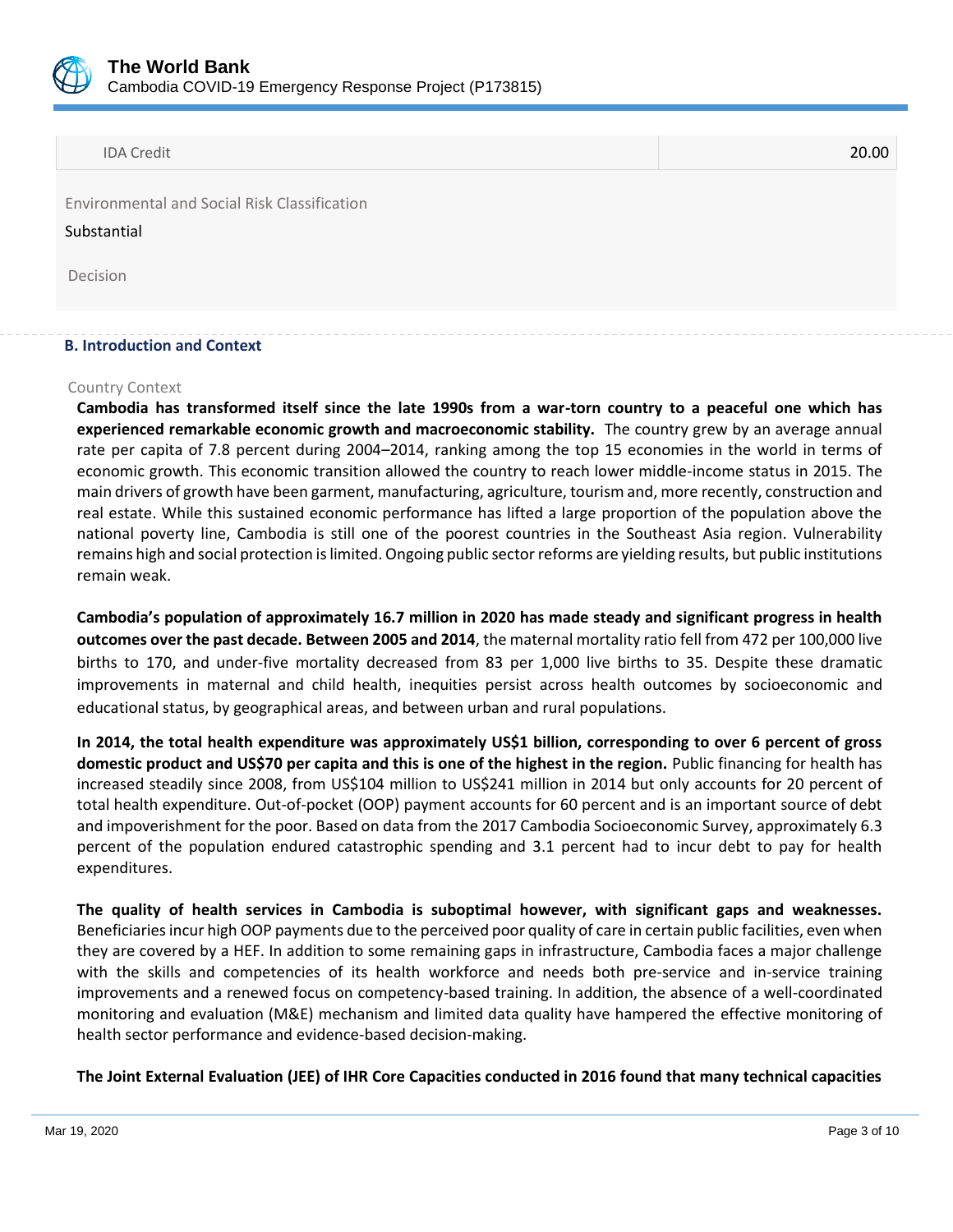

**for detecting, preventing and rapidly responding to emerging diseases and public health emergencies remain under development.** Cambodia's capacities in the majority of technical areas evaluated were categorized as limited or developed under the JEE categorization system. Overarching challenges included significant funding gaps, human resources capacity, intersectoral collaboration and coordination, and the application of monitoring and evaluation mechanisms.

Sectoral and Institutional Context

**COVID-19 Outbreak Epidemiology in Cambodia:** The first case in the country was diagnosed on 27 January 2020 in a Chinese man who had flown from Wuhan to Sihanoukville who then recovered and returned home. On March 16<sup>th</sup>, almost six weeks after the first reported case in the country, the government closed all public and private educational institutions across the country. The following day, a 30-day travel ban on visitors from the four most effected European countries as well as the US came into force. As of March 18, 2020, the Ministry of Health has confirmed 35 cases, most of them imported.

**In response to COVID-19, the Ministry of Health has updated Cambodia's existing pandemic response strategy in a new document entitled "National Action Plan: Preparing for and Responding to Novel Coronavirus (COVID-19) in the Kingdom of Cambodia**, February to August 2020". The Plan stages that the extent of geographic spread of COVID-19 within Cambodia will influence the set of response actions required at any given stage. Response actions fall along a continuum between two strategic approaches, namely Containment and Mitigation. Containment refers to stopping or slowing down the spread of a new disease. Mitigation refers to the set of public health options that Cambodia can take to minimize the health, social and economic impact of the epidemic once COVID-19 is widely circulating in the country. At the time of writing, the overall immediate health risk assessment from COVID-19 to Cambodia was considered moderate to high. Cambodia is currently in the Containment Phase.

**The current COVID-19 National Action Plan has four strategic objectives:** (1) to reduce and delay transmission, (2) to minimize serious disease and reduce associated deaths, (3) to ensure ongoing essential health services particularly during epidemic peak periods; and (4) to minimize social and economic impact through multisectoral partnerships. Nine priority areas of action to manage community transmission are drawn from the 2019 updated National Pandemic Preparedness Plan and are as follows: incident management and planning, surveillance and risk assessment, laboratory, clinical management and health care services, infection prevention and control, nonpharmaceutical public health measures, risk communication, points of entry and operational logistics.

**COVID-19 response coordination structures:** Cambodia's National Pandemic Preparedness Plan was updated in 2019. Clear Coordination, Command and Control structures were put in place for a multisectoral, whole-ofgovernment, whole-of-society response involving government departments, agencies and civil society organizations. The government strengthened and tested its preparedness efforts and set up the National preparedness and response coordination mechanism through a National Public Health Emergency Operation Center (EOC).

**The current COVID-19 National Action Plan has four strategic objectives:** to reduce and delay transmission, to minimize serious disease and reduce associated deaths, to ensure ongoing essential health services particularly during epidemic peak periods and to minimize social and economic impact through multisectoral partnerships. Nine priority areas of action to manage community transmission are drawn from the 2019 updated National Pandemic Preparedness Plan and are as follows: incident management and planning, surveillance and risk assessment, laboratory, clinical management and health care services, infection prevention and control, non-pharmaceutical public health measures, risk communication, points of entry and operational logistics.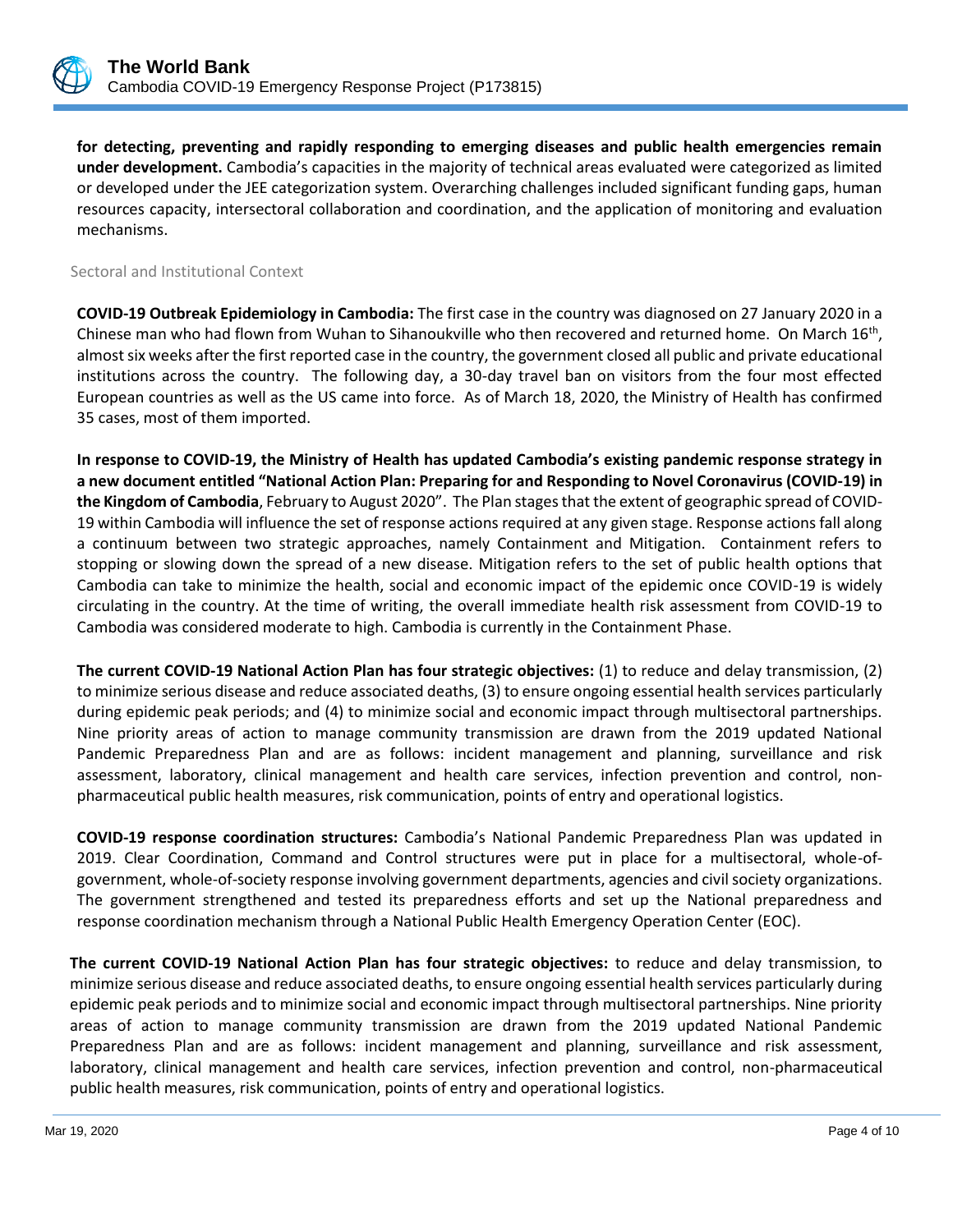

# **C. Proposed Development Objective(s)**

## Development Objective(s) (From PAD)

To assist Cambodia in its efforts to prevent, detect and respond to the threat posed by COVID-19 and strengthen national systems for public health preparedness.

Key Results

Early detection and timely reporting of outbreaks

- Total testing capacity for COVID-19 per week
- Rapid response to infectious disease outbreaks
	- Number of provincial hospitals with adequate supply of PPE to manage 30 COVID-19 cases and undertake outbreak investigations

Clinical management and infection prevention and control

• Number of provincial hospitals with capacity to isolate and manage 30 suspected and confirmed COVID-19 and other immediate reportable disease cases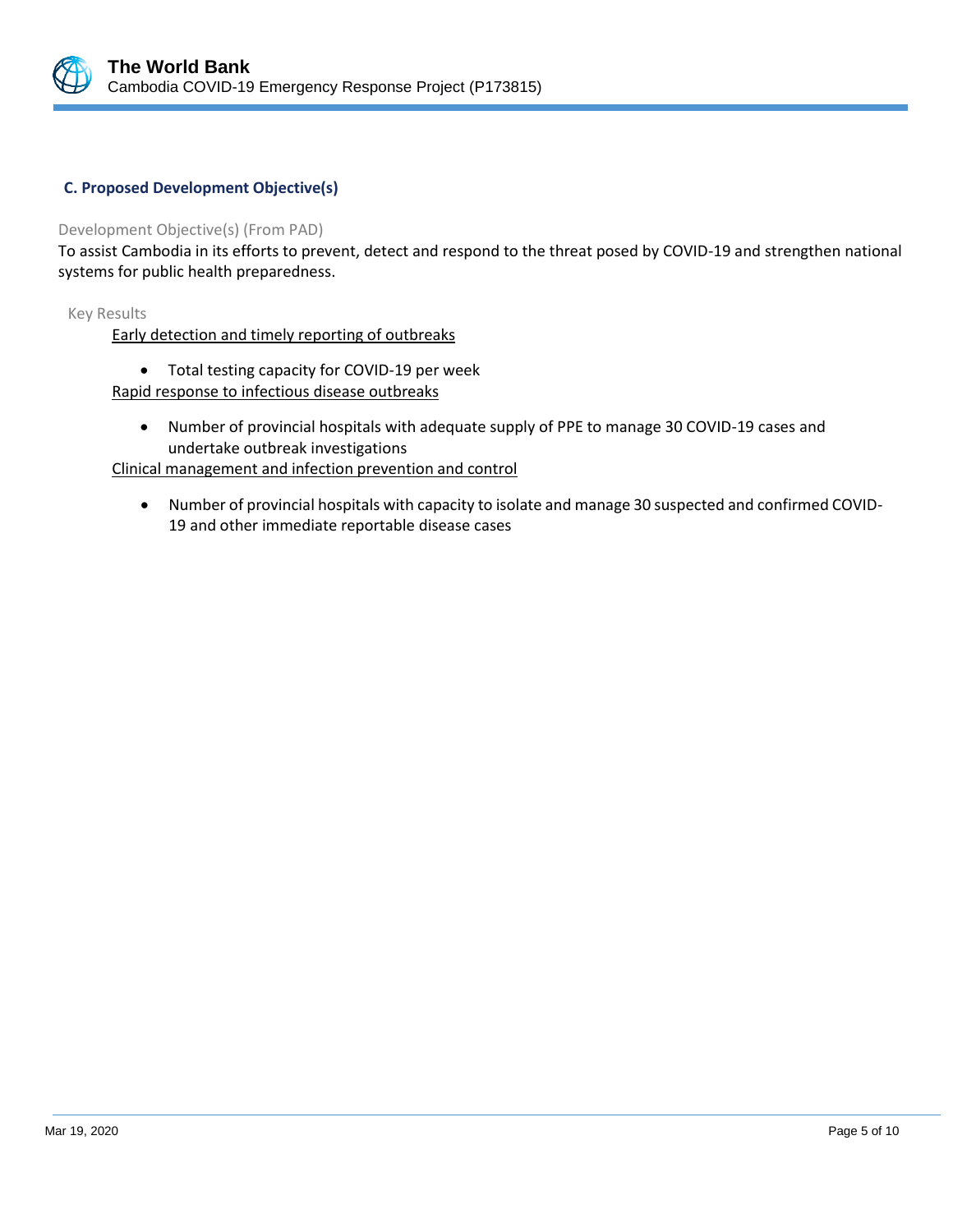

# **D. Project Description**

**The Project will be a standalone operation for Cambodia to address critical country-level needs for preparedness and response for COVID-19**: The proposed Project will build upon the support already being channeled through the Contingency Emergency Response Component (CERC) of H-EQIP. The proposed Project will fill critical financing gaps that have been identified due to the new emergency preparedness and response needs created by COVID-19. Project design will include similar implementation arrangements and fiduciary systems as the H-EQIP, as described below.

**The project components and activities under each component are designed to support selected containment<sup>1</sup>** as well as mitigation<sup>2</sup> related activities which the RGC has identified in the COVID-19 National Action Plan. Also, the proposed activities have been identified from within the Cambodia COVID-19 Master Plan and will complement others that are already been committed notably, by the H-EQIP (through the activation of CERC, US\$14 million equivalent for ambulances and medical equipment, national laboratory capacity development, reagents, etc.), Germany (1.5 million to assist the Institute of Pasteur Cambodia), and China (5,000 PPE and masks)

# **The project will comprise the following components**:

**Component 1. Case detection and management [US\$8.5 million]:** Activities supported by this component include: establishing and upgrading laboratory, isolation and treatment centers and equipping them with medical supplies and furniture and network installation <sup>[1]</sup>. National Institute of Public Health (NIPH) will be upgraded; diagnostic capacity of the laboratories attached to the 25 provincial referral hospitals will be built; and isolation and treatment centers in all 25 municipal/provincial referral hospitals will be established.

**Component 2. Medical Supplies and Equipment [US\$6.5 million**]: This component will finance the procurement of medical supplies and equipment needed for activities outlined in the COVID-19 Master Plan, including business continuity of essential services, such as (i) case management; and (ii) infection prevention and control. Specifically, items procured will include drugs and medical supplies for case management and infection prevention. This component will also allow for flexibility to allocate resources for the purchasing of essential pharmaceutical (medicines and vaccines) and medical supplies as the availability in the country becomes reduced due to the economic impact of the pandemic and the existing mechanisms are insufficient to address the critical health system needs.

**Component 3. Preparedness, Capacity Building and Training [US\$3.5 million]**: This component will finance activities related to preparedness, capacity building and training, guided by the different pillars and activities of the COVID-19 Master Plan. These include: (i) coordination at the national, provincial and district levels; (ii) EOC functionalization (including sub-national coordination and support for preparedness (EOC functionalization, training, supervision); (iii) human resources for implementation, supportive supervision and subnational support; (iv) financing of operating costs, such as vehicle rental, fuel and other administrative-related costs for supportive supervision and monitoring; (v) support for screening people entering in to the country at designated points of entry (airports, border crossings, etc.); (vi) strengthening call/hotline centers; and (vii) strengthening community- and event-based surveillance for COVID-19. In addition, this component will support (i) risk communication and community engagement; (ii) behavioral and sociocultural risk factors assessments; (iii) production of RCCE strategy and training documents; (iv) production of communication materials; and (vi) monitoring and evidence generation.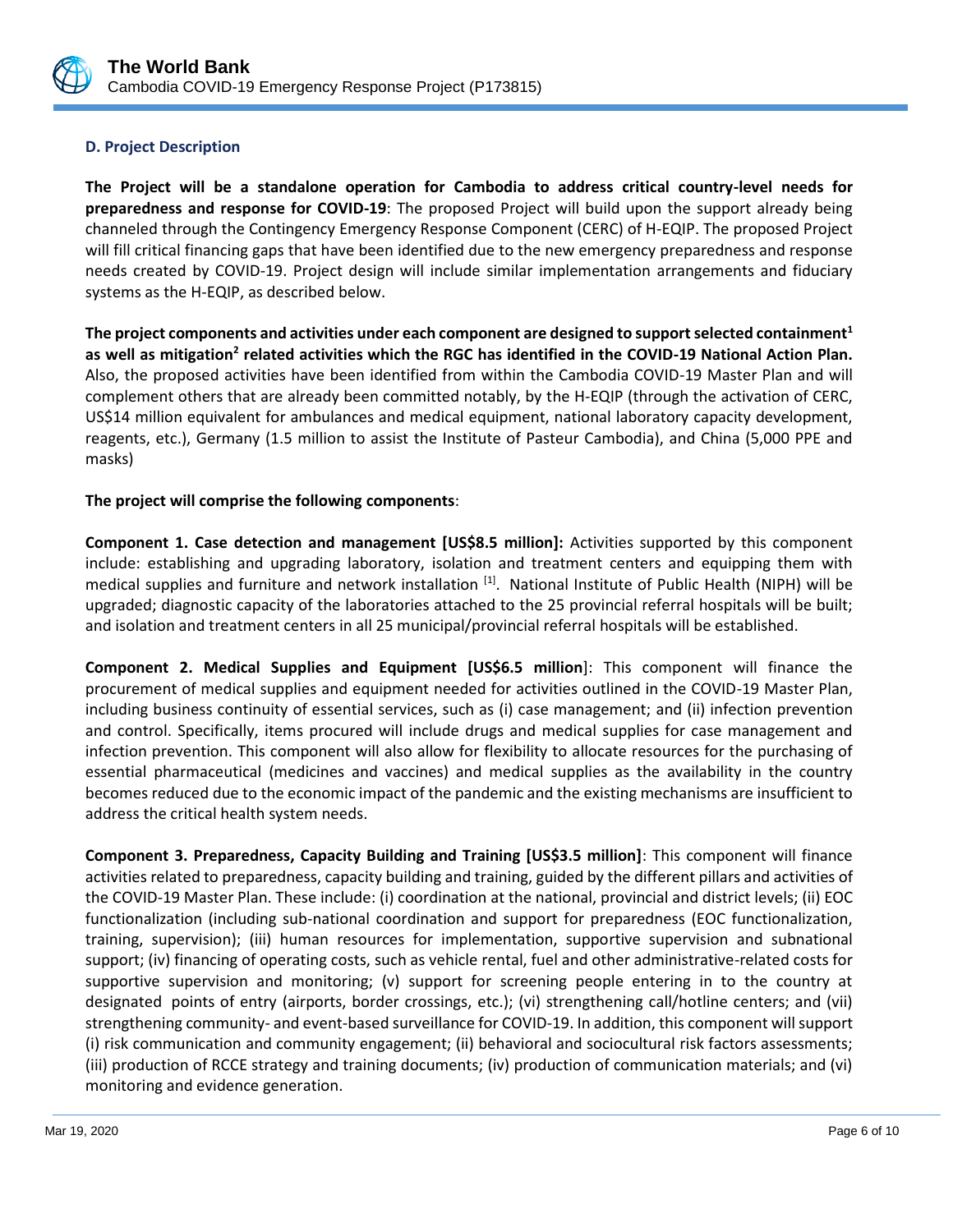

**Component 4. Project Implementation and Monitoring [US\$1.5 million]:** Implementing the proposed Project will require administrative and human resources that exceed the current capacity of the implementing institutions, in addition to those mobilized through the HEQIP. Activities include: (i) support for procurement, financial management, environmental and social safeguards, monitoring and evaluation, and reporting; (ii) recruitment and Training of project management unit and technical consultants; and (iii) operating costs.

| <b>Legal Operational Policies</b>           |            |
|---------------------------------------------|------------|
|                                             | Triggered? |
| Projects on International Waterways OP 7.50 | No.        |
| Projects in Disputed Areas OP 7.60          | No.        |

Summary of Assessment of Environmental and Social Risks and Impacts

**The project will have positive impacts as it should improve COVID-19 surveillance, monitoring and containment.** However, the project could also cause substantial environment, health and safety risks due to the dangerous nature of the pathogen (COVID-19) and reagents and other materials to be used in the project-supported laboratories, quarantine and isolation facilities.

**Infections due to inadequate adherence to occupational health and safety standards can lead to illness and death among health workers.** The health facilities involving COVID-19 diagnostic testing and treatment can generate medical waste and other hazardous biproducts. To manage these risks, the MOH will prepare an Environmental and Social Management Framework (ESMF) and a Stakeholder Engagement Plan (SEP).

ESMF will include templates for Environmental and Social Management Plans (ESMP) for minor renovations, Labor Management Plan (LMP) for PIU and contracted workers, and Infection Prevention and Control and Waste Management Plan (IPC&WMP) for all facilities including laboratories, quarantine and isolation centers to be supported by the Project. LMP includes provisions to ensure proper working conditions and management of worker relationships, Codes of Conduct (COC) and occupational health and safety; and to to prevent Sexual Exploitation and Abuse (SEA), Gender-Based Violence (GBV) and/or Violence Against Children (VAC). The IPC&WMP will adequately cover IPC standard precautions and additional precautions as well as medical waste management procedures following international best practices in COVID-19 diagnostic testing and other COVID-19 response activities. The ESMF will be prepared to a standard acceptable to the Association and disclosed both in country on the MOH website and on the World Bank website within 30 days after the Effectiveness Date.

<sup>&</sup>lt;sup>1</sup> Containment means stopping or slowing down the spread of a new disease. This refers to the set of public health actions that countries can implement to slow down the spread of an already circulating new virus, once it appears in-country and while there are still only a few cases or clusters.

<sup>&</sup>lt;sup>2</sup> Mitigation refers to the set of public health actions that a country can take to minimize the health, social and economic impact of the epidemic once a new virus is widely circulating in the country. Mitigation specifically aims to minimize the transmission to vulnerable populations and ensure health care for those who need it most.

 $[1]$  No new construction, apart from potential rehabilitation of existing structures.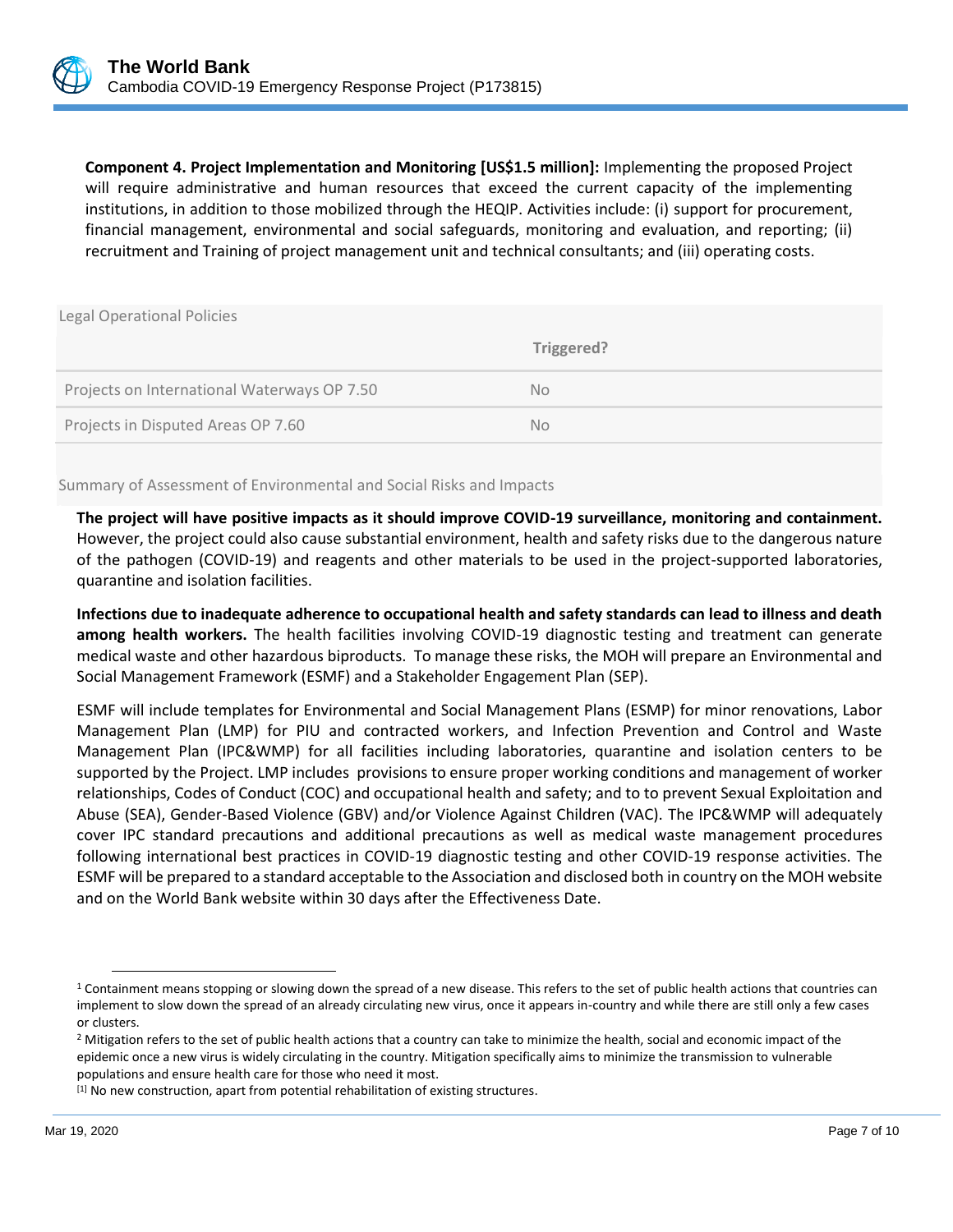

**The SEP will outline a structured approach to engagement with stakeholders** that is based upon meaningful consultation and disclosure of appropriate information, considering the specific challenges associated with COVID-19. In instances where there is a likelihood of more vulnerable groups in attendance, such as the elderly and those with compromised immune systems or related pre-existing conditions, stakeholder engagement should minimize close contact. People affected by Project activities should be provided with accessible and inclusive means to raise concerns and grievances. The SEP follows the guidance provided in WHO "Pillar 2: Risk communication and community engagement" including, among others, existing guidance on risk communication and community engagement (RCCE), guide to preventing and addressing social stig,a associated with COVID-19 and key messages and actions for COVID-19 prevention and control. The SEP including a Grievance Mechanism shall be prepared to a standard acceptable to the Association, consulted and disclosed before the Board Approval and updated and disclosed within 30 days after the Effectiveness Date.

**The key risk related to the operation are public and occupational health risks deriving from engagement with people and samples contaminated with COVID-19.** Accordingly, provisions need thus to be in place for proper safety systems, with a focus on quarantine centers, screening posts, and laboratories to be funded by the project; encompassing above all OHS and waste management procedures. WBG EHS Guidelines, such as those related to Community Health and Safety will apply to the extent relevant. The project can thereby rely on standards set out by WHO, WBG. Beyond this immediate concern, project implementation needs also to ensure appropriate stakeholder engagement to (i) avoid conflicts resulting from false rumors, (ii) vulnerable groups not accessing services, or (iii) issues resulting from people being kept in quarantine.

# **E. Implementation**

## Institutional and Implementation Arrangements

**MOH will be the implementing agency for the project.** The institutional arrangements are based on lessons learned from H-EQIP. The Minister of Health will appoint a Project Director, and a Project Manager. The Project Director and Project Manager will be acting through MOH's technical departments and national programs, as well as the PHDs, ODs, RHs, and HCs. Within the MOH, the project will be implemented through the Department of Communicable Disease Control (DCDC), Department of Hospital Services (DHS), National Institute of Public Health (NIPH) and the Department of Budget and Finance (DBF) using mainstream MOH processes and will not involve a parallel project implementation unit or secretariat. However, the project will have a provision to strengthen these departments' capacity and skills through additional consultants or advisors. The additional consultants or advisors will be used for strengthening the MOH procurement unit functions as a whole and not specifically for the project activities. Other MOH departments participating in project implementation will include (a) the Internal Audit Department (IAD); (b) the Preventive Medicine Department; and (c) the Department of Drugs.

**The guiding documents for the project will be an updated Project Operational Manual**, including standard project fiduciary, safeguard, implementation, and M&E requirements, as well as relevant *Prakas* to be developed. In addition, Annual Operations Plan (AOPs) will be submitted for no-objection to the World Bank by September 30 of each year, detailing the project work program and budget for each government fiscal year and specifying the allocation and sources of funding for all project components.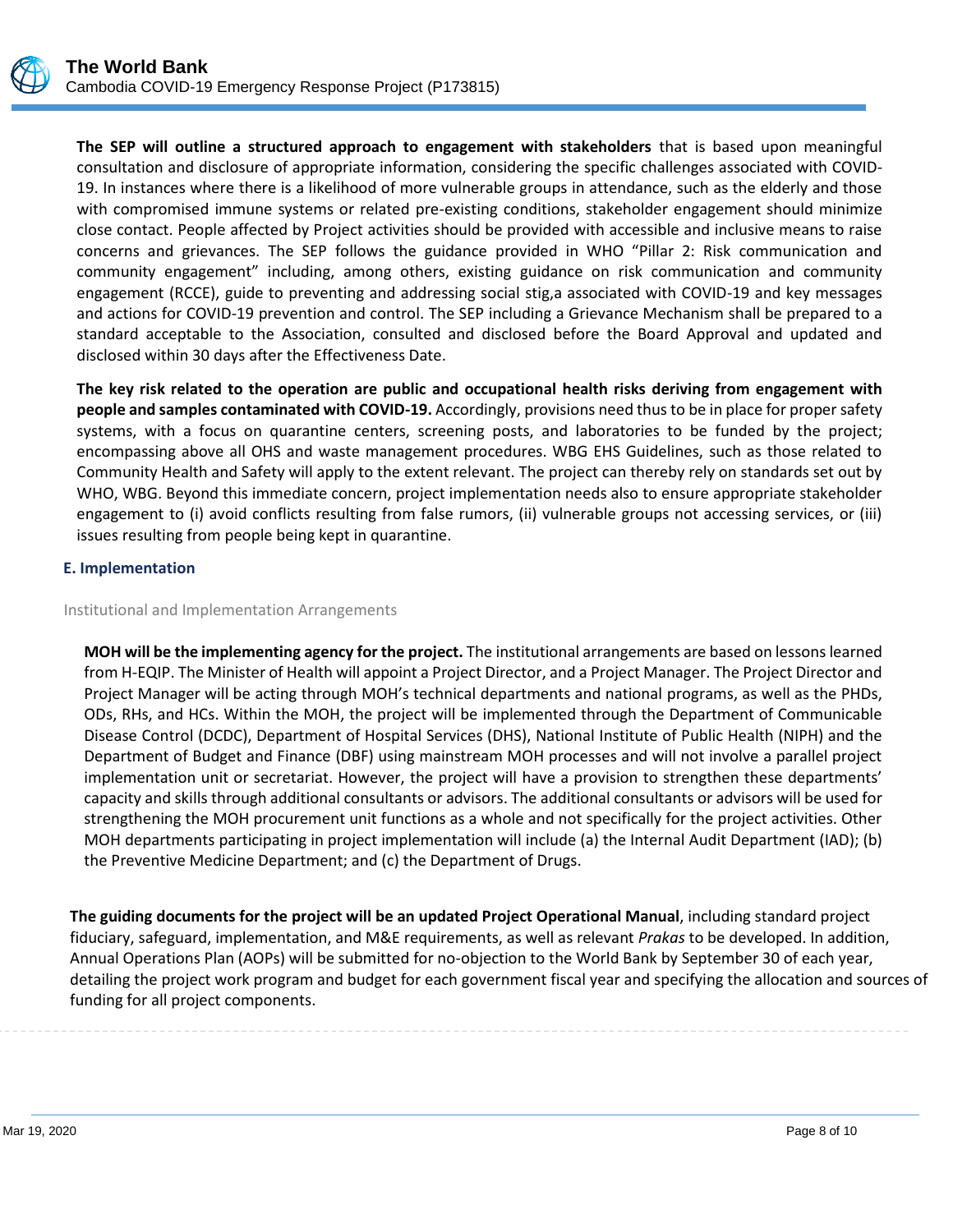

# **CONTACT POINT**

#### **World Bank**

Ziauddin Hyder Senior Health Specialist

Tomo Morimoto Senior Health Specialist

## **Borrower/Client/Recipient**

Ministry of Finance

#### **Implementing Agencies**

Ministry of Health Cambodia HE Youk Sambath Secretary of State swmcgsambath@camnet.com.kh

# **FOR MORE INFORMATION CONTACT**

The World Bank 1818 H Street, NW Washington, D.C. 20433 Telephone: (202) 473-1000 Web:<http://www.worldbank.org/projects>

#### **APPROVAL**

| Task Team Leader(s): | Ziauddin Hyder<br>Tomo Morimoto |
|----------------------|---------------------------------|
| <b>Approved By</b>   |                                 |

| <b>Environmental and Social Standards</b> |  |
|-------------------------------------------|--|
| Advisor:                                  |  |